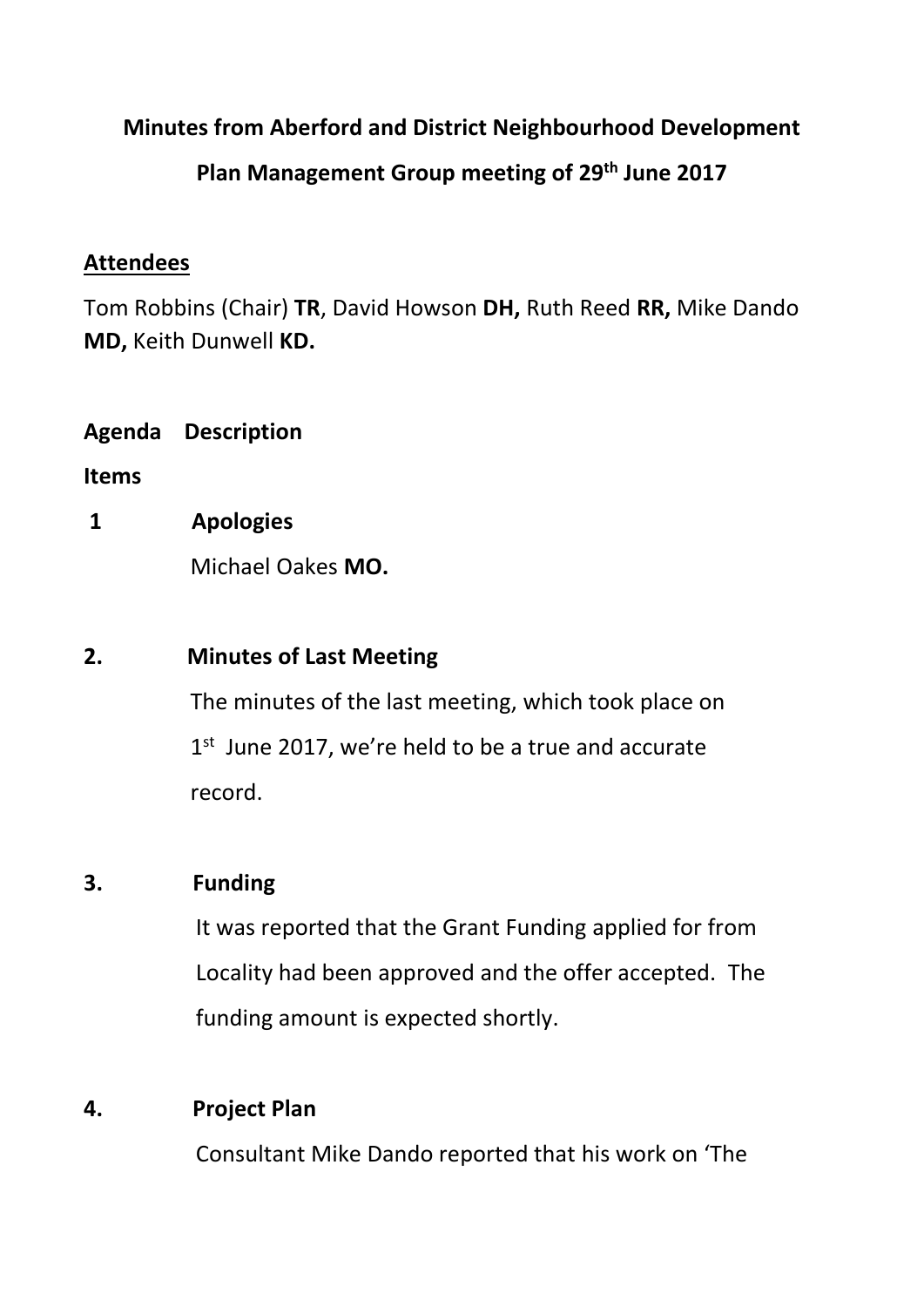Plan' was progressing well. During a

 'Workshop' involving the NDP Group and Leeds City Council members**,** it was suggested the NDP's submission would benefit from being delayed until the completion of the SAP hearing in October and, following further discussion, it was felt that such a delay would be of benefit.

## **5 LCC Workshop**

 A brief discussion was held with regard to the recent 'Workshop' and it was felt the event was reasonably constructive and worthwhile having.

#### **6 Regulation 14 Consultation**

 The decision was taken to delay the consultation for a week to enable more time for preparation. The consultation will therefore run from the 7<sup>th</sup> July to the 18<sup>th</sup> August.

> **MD** informed the meeting that the Parish Clerk had been supplied with instructions to be sent to consultees, 'Survey Monkey' was set up and the Questionnaire, a covering letter and design maps had all been prepared.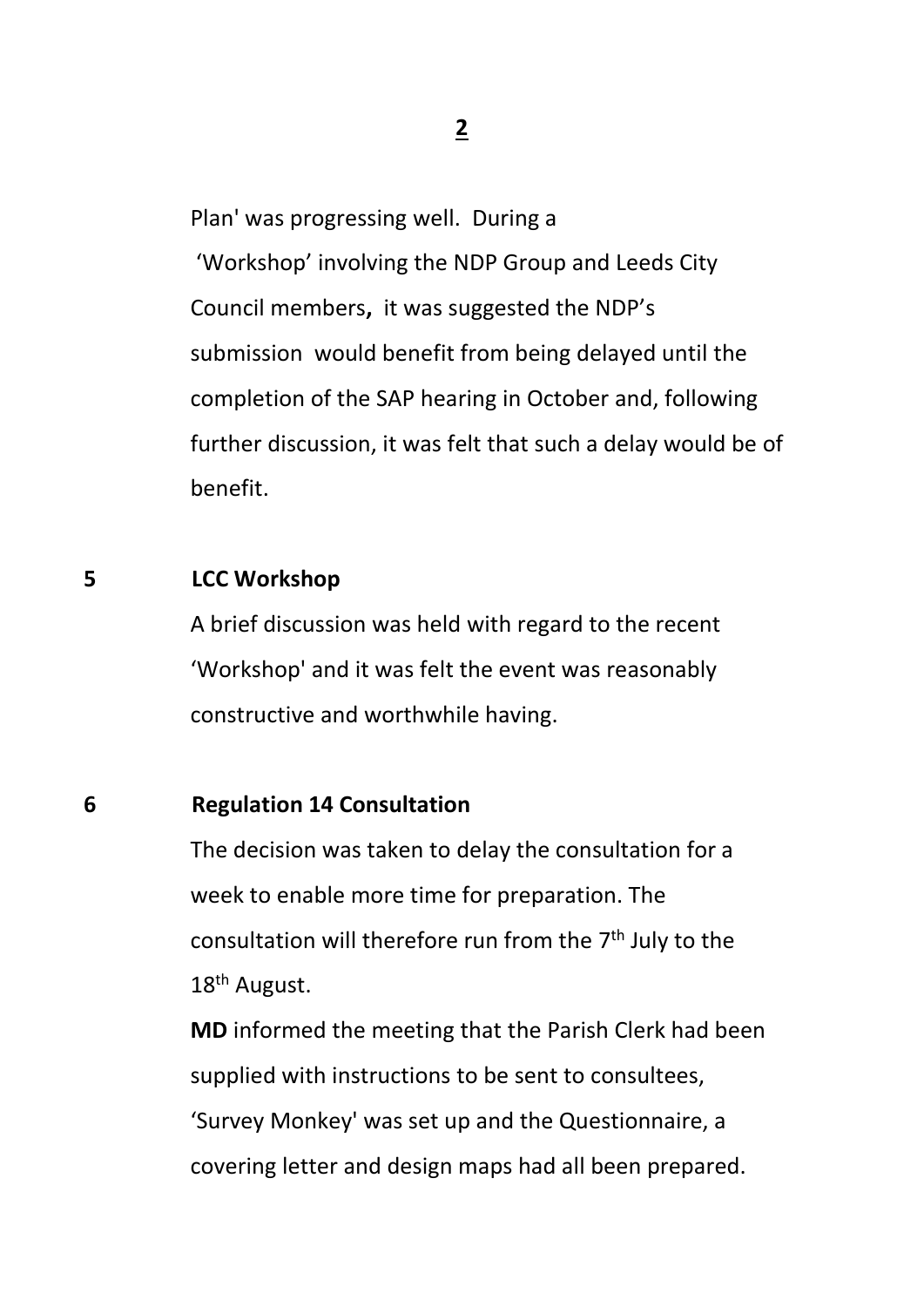**3**

 All necessary documents were to be supplied to **RR** in time for the start of the consultation. It was agreed the 'Drop In' event was to be held in the Village Hall on Sunday 23rd July between 10am and 1pm. It was decided to ask all Parish Councillors to attend at the next PC meeting.

## **7 Pre Submission Document**

 **MD** informed the meeting that the document was in the process of being designed prior to it being printed. **Action: MO to have first draft done .**

# **8 Meeting 3rd August**

 A Group meeting was arranged for 3rd August, its main purpose being to discuss the consultation statement. The usual NDP Group meeting which would have been held on 24<sup>th</sup> August Was cancelled as it fell too close to the 18<sup>th</sup> August closure of the consultation.

# **9 GIS Mapping**

 **MD** informed the meeting that he had been contacted by GIS Mapping, a company which is preparing an interactive map of NDP groups and that he had confirmed our wish to be included.